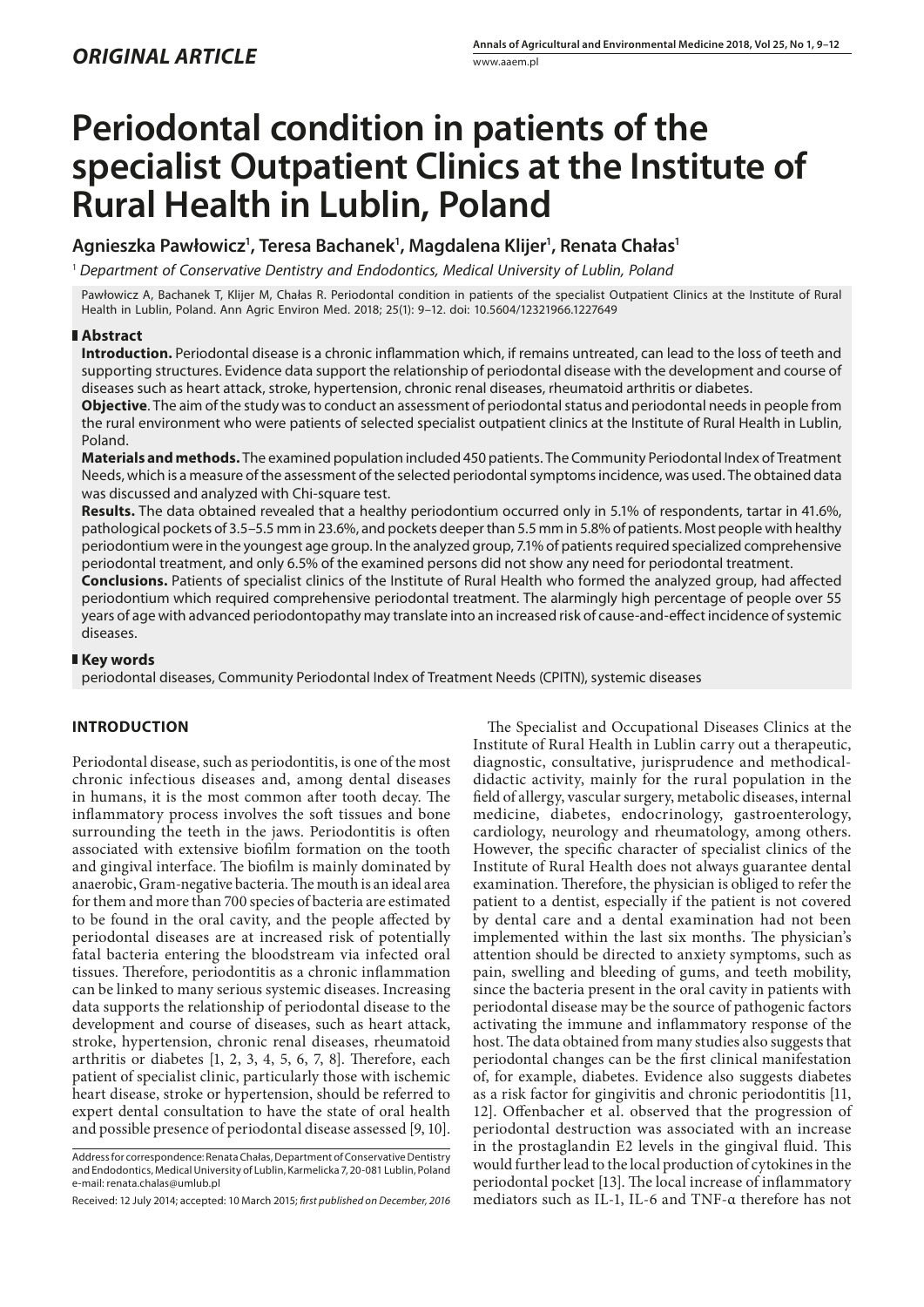Agnieszka Pawłowicz, Teresa Bachanek, Magdalena Klijer, Renata Chałas . Periodontal condition in patients of the specialist Outpatient Clinics at the Institute of Rural…

only local significance, but may also be a risk factor for the development of systemic diseases. These cytokines play an important role in the formation of lesions leading to the development of atherosclerotic plaques, and are also linked by other factors with the coagulation system – fibrinolysis. This creates a dangerous situation for general health, where adult patients more frequently and for a longer time suffer from active inflammatory periodontopathy, the harmful effects of which to health have been so often raised today [1, 14, 15, 16, 17, 18]. The findings of Kumar et al. showed in cases of inflammatory gingival pathology in arterial hypertension that the absolute neutrophil number was significantly higher, proving more acute inflammatory process and a greater amount of tissues involvement. Thus, increased periodontitis in hypertensive patients could probably be attributed as one of the manifestations of hypertension [4].

Older adults in the rural communities have significant oral health disparities [19]. Limited information is available for this population regarding the prevalence of periodontal diseases and the association between state of periodontium and general health. Furthermore, this population has limited access to dental care providers.

In the light of these reports, it seemed purposeful to conduct studies to assess periodontal status in people from the rural environment who were the patients of selected specialist outpatient clinics at the Institute of Rural Health in Lublin, Poland.

#### **MATERIALS AND METHOD**

The examined population included 450 adult rural patients (32.5% males; 67.5% females) referred to the cardiology (32.77%), gastroenterology (17.95%), orthopedic (29.39%) endocrinology and diabetic (19.89%) outpatient clinics, who agreed to have physical examinations of the oral cavity. The examined individuals filled-in the questionnaire concerning past, and self-assessment of their health ('satisfactory', 'unsatisfactory' or 'I don't know'), and underwent clinical examination of the oral cavity. The study was conducted at the Institute of Rural Health in Lublin, in artificial light using dental mirrors and a periodontal probe. Examination of the oral cavity, including state of periodontium was performed by experienced dentists.

For the purpose of this study, the Community Periodontal Index of Treatment Needs (CPITN) was used. This is a measure of assessment of the selected periodontal symptoms incidence (gum bleeding after probing, the presence of dental calculus, periodontal pockets from 3.5–5.5 mm, and pathological periodontal pockets with a depth of at least 6 mm) and of the categorization of periodontal treatment needs [20, 21]. A periodontal probe 621 WHO was used for testing. This probe terminates in a ball with a diameter of 0.5 mm, which allows a thorough examination of the surface of each tooth, especially the root cementum. Above the ball, there is a field corresponding to the depth of a gingival pocket of 3.5 mm, which is considered the physiological depth of a periodontal pocket. Above that, there is black field extending to the depth of 3.5 – 5.5 mm, which corresponds to a pathological gingival pocket. The compression force of the probe during the test should not exceed 25 g. For each tested sextant, periodontal status was determined by the following codes:

Code 0 – no signs of inflammation (CPI-0);

Code 1 – presence of bleeding with gentle probing (CPI-1); Code 2 – presence of supra- and / or subgingival calculus, or overhanging fillings (CPI-2);

Code 3 – presence of pathological periodontal pockets of 3.5 – 5.5 mm depth (CPI-3);

Code 4 – presence of pathological periodontal pockets of 5.5 mm and deeper (CPI-4);

Code X – sextants excluded from examination (less than two teeth present). In each sextant of teeth the highest CPI code value was evaluated.

The maximal value of the index from all of the sextants allowed the following definitions of periodontal treatment needs:

TN0 – patient does not show periodontal treatment needs (Code 0 for all sextants);

TN1 – need for instructing the patient on oral cavity hygiene (Code 1 for at least one sextant);

TN2 – need for professional removal of sediment and tartar from the surface of teeth, correction of filling(s) and removing of all factors increasing plaque retention, instructing on oral cavity hygiene (Code 2 or 3 for at least one sextant);

TN3 – need for complex professional periodontal treatment: surgical treatment, tooth extraction, scaling, instruction on oral cavity hygiene (Code 4 for at least one sextant).

Statistical analyses were performed with the use of SPSS PL v. 12. Significance of the differences was assessed using the Pearson chi-square test. The p-values of the test statistics lower than 0.05 (two-sided) were considered significant.

#### **RESULTS**

Data defining the periodontal status of the rural population of the study group is summarized in Tables 1–3.

Considering the data obtained on the periodontal status in the age groups, it was found that a healthy periodontium occurred in only 23 cases, i.e. in 5.1% of all examined respondents, tartar occurred in 41.6%, pathological pockets of 3.5–5.5 mm in 23.6%, and the pockets deeper than 5.5 mm in 5.8% of patients. People with sextants excluded from the study accounted for 18.9%. Most people with healthy periodontium (21.2%) were in the youngest age group of examined persons, those aged under 35. In the 35–54 age group, the most commonly found condition was tartar – CPI Code 2, and among those of  $\geq$  55 years of age, the highest percentage in the study group (43.4%) concerned excluded sextants; however, the percentage of sextants with CPI Code 4 was double that in the younger group. The observed differences were statistically significant (Tab. 1).

Considering the data obtained on periodontal treatment needs in the age groups, it was found that in all age groups tested the highest percentage of people qualified for secondclass medical needs in the treatment of periodontium Code TN2, respectively (<35 years – 62.8%, 35–54 years – 87.4%, ≥55 years – 79.8%). These individuals, in addition to appropriate oral hygiene instructions, required removal of tartar with possible curettage of pathological pockets and correction of overhanging fillings. In the analyzed group, 7.1% of patients required specialized comprehensive periodontal treatment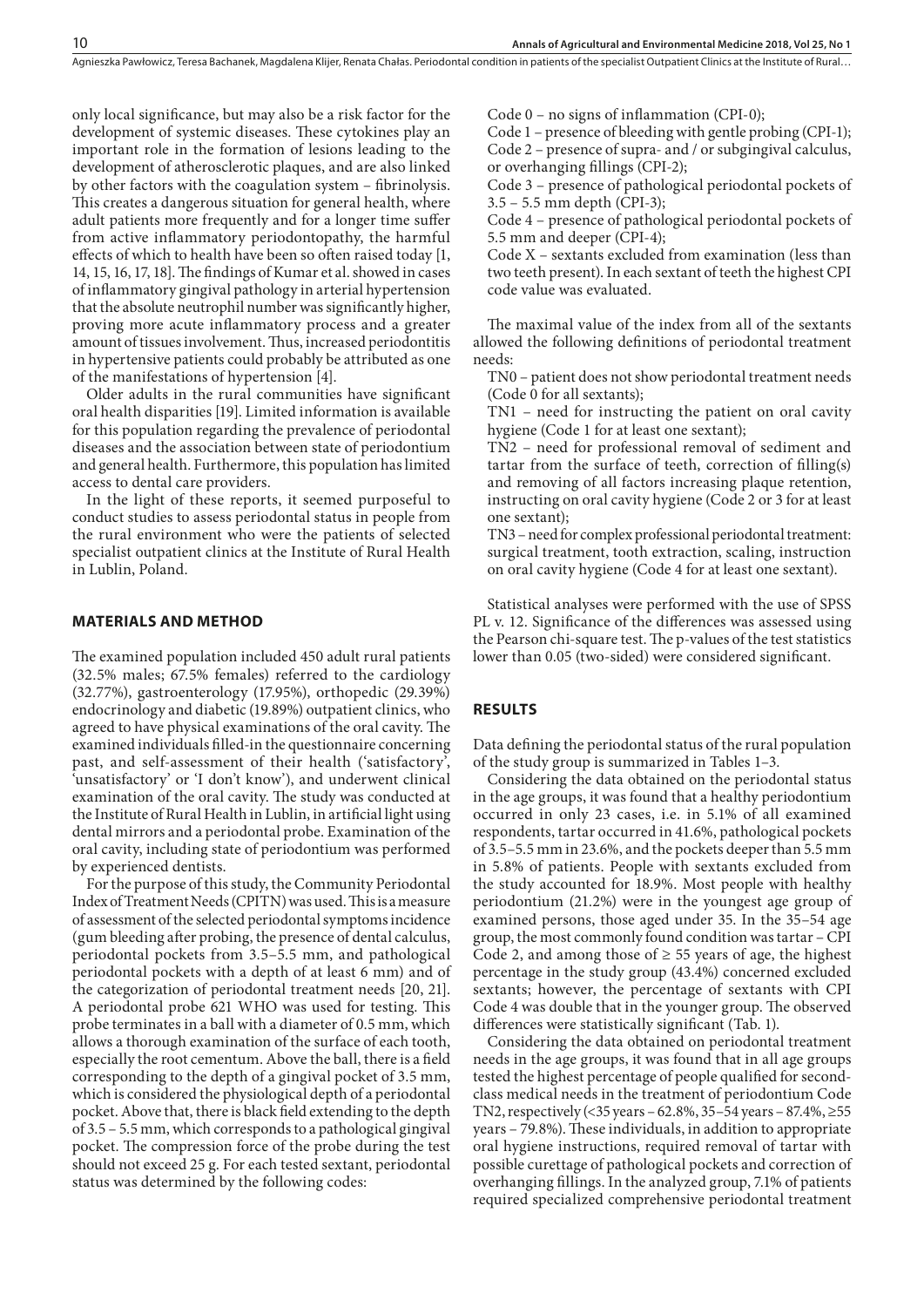Agnieszka Pawłowicz, Teresa Bachanek, Magdalena Klijer, Renata Chałas . Periodontal condition in patients of the specialist Outpatient Clinics at the Institute of Rural…

**Table 1.** Community Periodontal Index in the examined population

|       |                         | Age           |                 |                    |                 |        |
|-------|-------------------------|---------------|-----------------|--------------------|-----------------|--------|
| CPI   |                         |               | $\leq$ 34 years | $35 - 54$<br>years | $\geq$ 55 years | Total  |
|       | Healthy                 | n             | 18              | 5                  | 0               | 23     |
|       | CPI <sub>0</sub>        | $\%$          | 21.2%           | 2.3%               | 0.0%            | 5.1%   |
|       | Bleeding                | n             | 14              | 9                  | $\Omega$        | 23     |
|       | CPI <sub>1</sub>        | %             | 16.5%           | 4.1%               | 0.0%            | 5.1%   |
|       | Calculus                | n             | 42              | 107                | 38              | 187    |
|       | CP <sub>12</sub>        | $\frac{0}{0}$ | 49.4%           | 48.6%              | 26.2%           | 41.6%  |
|       | Pocket 3.5 -5.5 mm      | n             | 11              | 66                 | 29              | 106    |
|       | CPI <sub>3</sub>        | $\frac{0}{0}$ | 12.9%           | 30.0%              | 20.0%           | 23.6%  |
|       | Pocket $> 5.5$ mm       | n             | 0               | 11                 | 15              | 26     |
|       | CPI <sub>4</sub>        | $\%$          | 0.0%            | 5.0%               | 10.3%           | 5.8%   |
|       | <b>Excluded sextant</b> | n             | 0               | 22                 | 63              | 85     |
|       | X                       | $\%$          | 0.0%            | 10.0%              | 43.4%           | 18.9%  |
| Total |                         | n             | 85              | 220                | 145             | 450    |
|       |                         | $\%$          | 100.0%          | 100.0%             | 100.0%          | 100.0% |
|       |                         |               |                 |                    |                 |        |

CPI \* Age; Chi-Square test = 189.915; p < 0.001.

**Table 2.** Periodontal Treatment Needs in examined population

|           |                 |      |                 | Age                |                 | Total  |
|-----------|-----------------|------|-----------------|--------------------|-----------------|--------|
|           |                 |      | $\leq$ 34 years | $35 - 54$<br>years | $\geq$ 55 years |        |
| <b>TN</b> | TN <sub>0</sub> | n    | 18              | 5                  | 1               | 24     |
|           |                 | $\%$ | 20.9%           | 2.5%               | 1.2%            | 6.5%   |
|           | TN <sub>1</sub> | n    | 14              | 9                  | 1               | 24     |
|           |                 | $\%$ | 16.3%           | 4.5%               | 1.2%            | 6.5%   |
|           | TN <sub>2</sub> | n    | 54              | 173                | 67              | 294    |
|           |                 | $\%$ | 62.8%           | 87.4%              | 79.8%           | 79.9%  |
|           | TN <sub>3</sub> | n    | 0               | 11                 | 15              | 26     |
|           |                 | $\%$ | 0.0%            | 5.6%               | 17.8%           | 7.1%   |
| Total     |                 | n    | 86              | 198                | 84              | 368    |
|           |                 | %    | 100.0%          | 100.0%             | 100.0%          | 100.0% |

TN \* Age;Chi-Square test = 76.275; p< 0.05

**Table 3.** Health self-assessment and Community Periodontal Index among examined subjects

|                         | Health self-assessment |                |                |       |
|-------------------------|------------------------|----------------|----------------|-------|
| <b>CPI</b>              | Satisfactory           | Unsatisfactory | I don'tknow    | Total |
| Healthy                 | 15                     | 4              | 4              | 23    |
| CPI <sub>0</sub>        | 10.3%                  | 2.0%           | 3.8%           | 5.1%  |
| Bleeding                | 15                     | 6              | $\overline{2}$ | 23    |
| CPI <sub>1</sub>        | 10.3%                  | 3.0%           | 1.9%           | 5.1%  |
| Calculus                | 57                     | 87             | 43             | 187   |
| CPI <sub>2</sub>        | 39.0%                  | 43.7%          | 41.0%          | 41.6% |
| Pocket 3.5-5.5mm        | 27                     | 47             | 32             | 106   |
| CPI <sub>3</sub>        | 18.5%                  | 23.6%          | 30.5%          | 23.6% |
| Pocket $> 5.5$ mm       | 3                      | 13             | 10             | 26    |
| CPI <sub>4</sub>        | 2.1%                   | 6.5%           | 9.5%           | 5.8%  |
| <b>Excluded sextant</b> | 29                     | 42             | 14             | 85    |
| X                       | 19.9%                  | 21.1%          | 13.3%          | 18.9% |
| Total                   | 146                    | 199            | 105            | 450   |
|                         | 100%                   | 100%           | 100%           | 100%  |

(TN3), and only 6.5% of the examined persons did not show any periodontal treatment needs. Statistically significant differences were observed (Tab. 2).

The examined persons were additionally asked to assess their own health by answering: 'satisfactory', 'unsatisfactory' or 'I don't know'. In connection with the state of periodontium, it was found that rural people with bad condition of periodontal tissues (Code CPI 2 and 3) assessed their health as unsatisfactory – 43.7% and 25.5%, respectively. Only 10.3% of respondents with healthy periodontium defined their health as satisfactory. Rural people who could not assess their health ('I don't know') were the third group in the presented study (Tab. 3).

## **DISSCUSSION**

The number of studies on the relationship between oral disease and systemic health has increased in recent years [2, 3, 4, 6]; in particular, interest in metabolic syndrome and oral health conditions, such as periodontitis, has been growing. Numerous epidemiological associations link chronic periodontitis to age-associated and biologically complex conditions, such as diabetes, osteoporosis, respiratory diseases, rheumatoid arthritis, certain cancers, erectile dysfunction, kidney diseases and dementia [22]. The most significant studies carried out in recent years have linked chronic inflammation of the oral cavity to development of cardiovascular diseases. Some of them have shown that periodontal treatment favourably modifies the endothelial function, inflammatory markers, or the thickness of the intima-media complex of carotid arteries that directly correlate with the severity of atherosclerosis, and increase the risk of significant cardiovascular events [15, 16, 17, 18]. With age, the percentage of patients with periodontal diseases and the extent and severity of the process of connective tissue attachment loss increases: up to 60 years of age, severity of the disease increases, in the age range 60–80, it stabilizes, and after 80 years of age, it is reduced. But if the periodontitis is left untreated, it can affect the tooth supporting structures and lead to tooth loss [23].

A healthy periodontium is vital for the general well-being of individuals, and assessment of the periodontal condition is made with the CPITN index, introduced by the World Health Organization (WHO). This index is used in most countries worldwide in order to estimate the prevalence of easily identifiable symptoms of periodontal disease, to determine the needs for treatment, together with a range of medical and preventive activities for the patient, dental hygienist, dentist and specialist periodontist. Based on this index, periodontal goals for 2010 have been defined by the WHO, and for adults aged 35–44 years, the following assumptions have been identified:

1) not more than 2% of toothless people;

2)90% with a minimum of 20 functionally efficient teeth;

3)no more than an average of 0.25 sextant with CPI 4 [24].

It is worth emphasizing that the first two objectives have been achieved. However, the third goal, on the average number of sextants with the deepest periodontal pockets, has not been attained, and the percentage of people in Poland requiring comprehensive periodontal treatment is very high – 16.5%. The results of this study confirm that